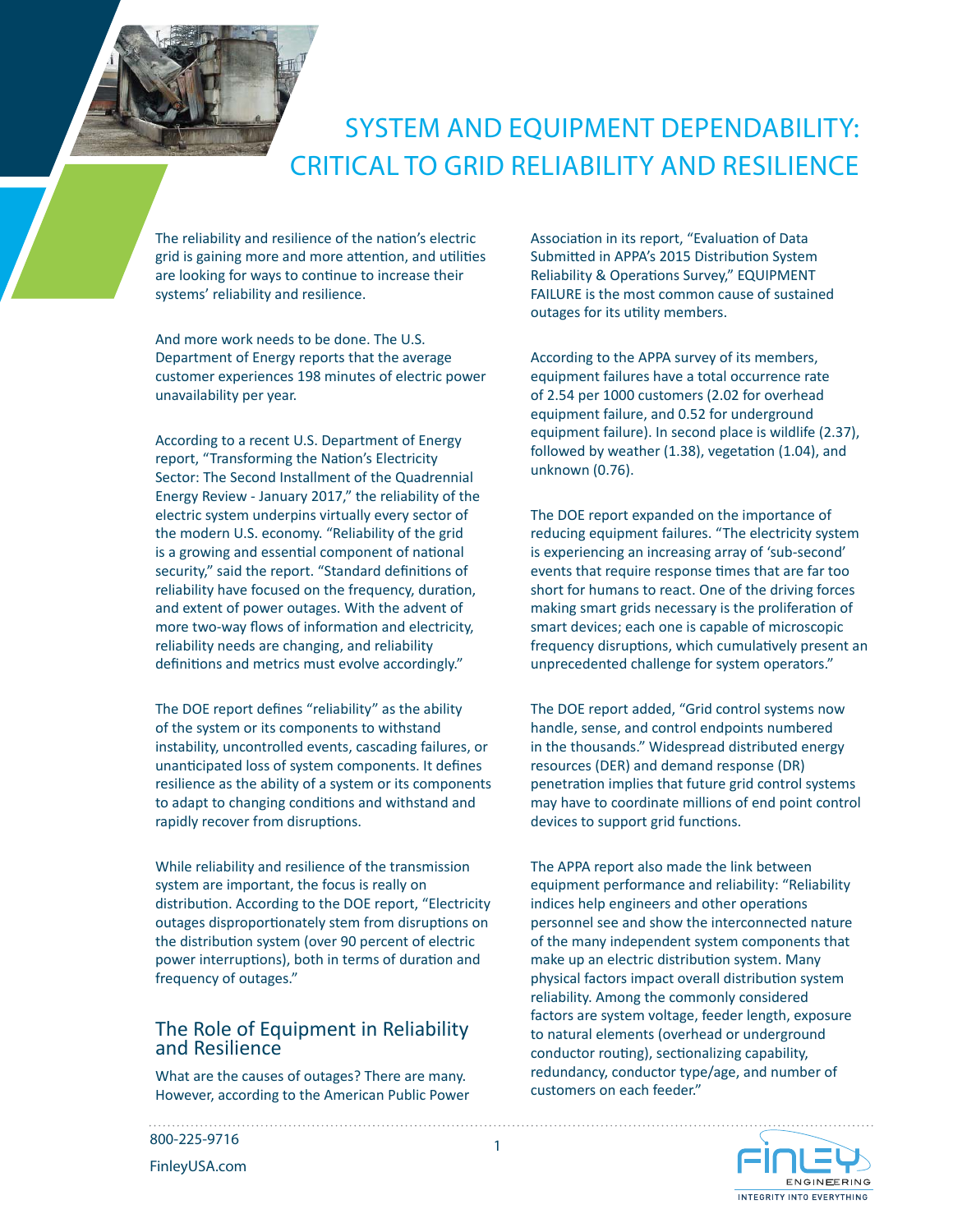

Power quality is another important aspect of reliability that is determined to a large extent by the "health" of grid equipment. "Typically described in terms of voltage flicker, sag, and swell, power quality is a significant concern for utility engineers," said the APPA report. "Delivery of high-quality, flicker-free power is especially important to many large industrial loads. A momentary interruption can cause electric industrial equipment to trip off, leading to costly production losses."

In sum, power interruptions, whether they be of lengthy duration or short duration, that are due to an aging or failing infrastructure equipment can be devastating to a community - its residents and its businesses.

### Equipment Management Strategies

"The clear implication is that preventive system maintenance programs can be a valuable tool to reduce outages," said the APPA report.

When it comes to strategies that APPA members use to improve outage prevention, the most common is vegetation management/tree trimming (93 respondents reporting the use of this strategy), followed by animal/squirrel guards (86), distribution inspection and maintenance (74), thermographic circuit inspections (68), review of worst-performing circuit (54), lightning arresters (53), and others, including converting overhead to underground,

System and Equipment Dependability: 2 Critical to Grid Reliability and Resilience 800-225-9716 - FinleyUSA.com

transformer load management, covered wire, root cause analysis, and "circuit rider" programs.

Respondents also reported specifically spending time focused on the status of their substation transformers. The report noted that, "In a typical distribution system, the substation is the delivery point for power. As a result, maintaining and operating the substation transformers is important to the reliability of the power system. Every time a transformer is overloaded, its useful life is decreased."

Besides having a proactive program in place to assess the status of equipment, the availability of replacement parts is also important. "It is important to ensure that key grid components are available in the event of emergencies," said the DOE report. "The shortage of critical electrical equipment can cause significant delays for power restoration."

The DOE report also noted that utilities should have robust supply chains and inventory management systems that help ensure the availability of spare transformers, including the stocking of interchangeable spare transformers, the ordering of conventional spares in advance, and the early retirement of conventional transformers for use as spares.

In addition, according to the DOE report, the loss of multiple large power transformers (LPTs) may overwhelm a system and cause widespread power outages, increasing vulnerability and the potential for cascading failures. "Replacement of multiple failed LPTs is a challenge, due to the cost, and the complex and lengthy process involved in the procurement, design, manufacturing and transportation of this equipment," said the report. "These processes can take months, depending on the size and specifications of the needed LPTs, even under an accelerated schedule and normal transportation conditions."

> **ENGINEERING** INTEGRITY INTO EVERYTHING